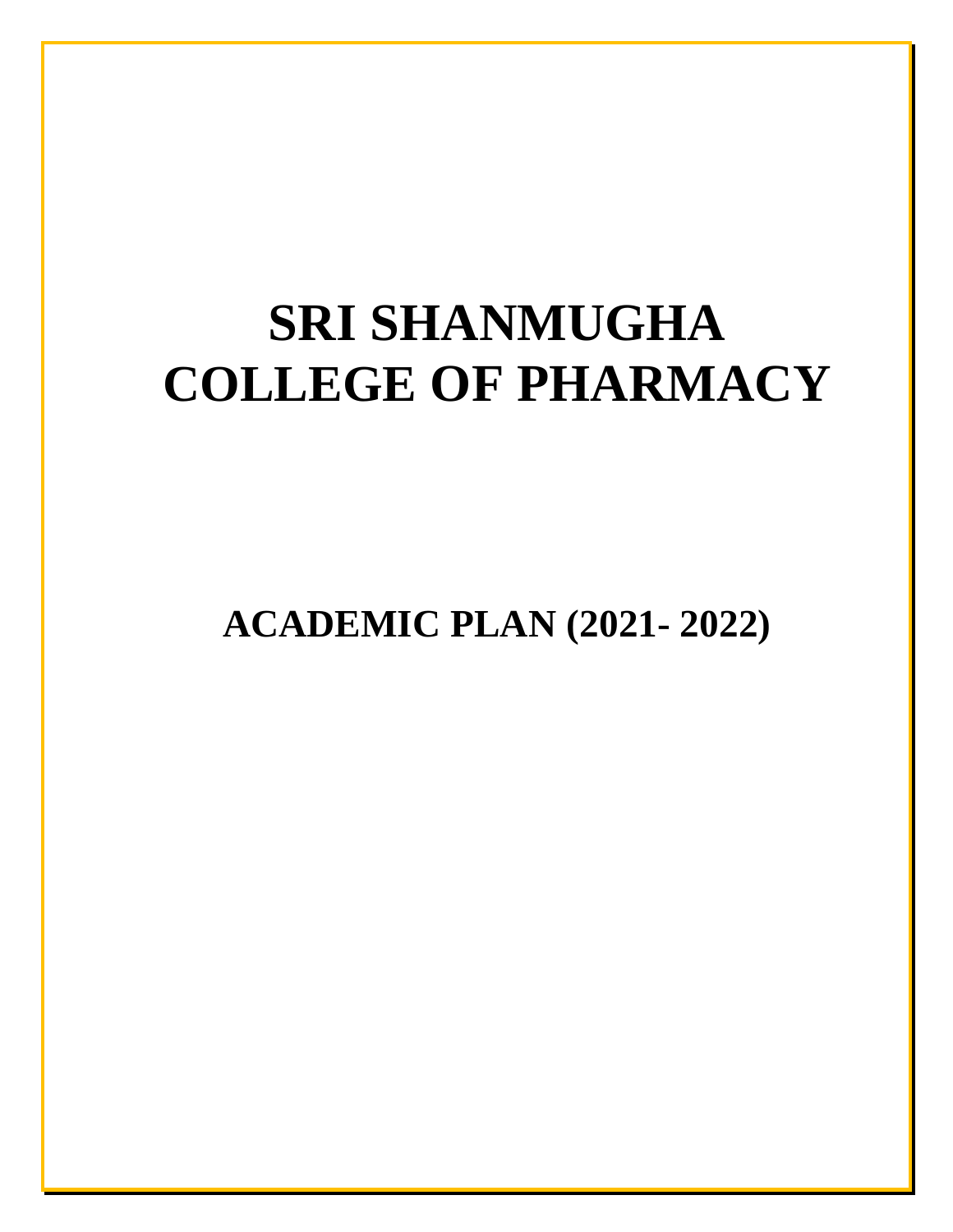## **JANUARY - 2022**

| 01 | <b>SAT</b> | <b>NEW YEAR HOLIDAY</b>          |
|----|------------|----------------------------------|
| 02 | <b>SUN</b> | <b>HOLIDAY</b>                   |
| 03 | <b>MON</b> |                                  |
| 04 | <b>TUE</b> |                                  |
| 05 | <b>WED</b> | <b>D.PHARM BOARD EXAMINATION</b> |
| 06 | <b>THU</b> | <b>D.PHARM BOARD EXAMINATION</b> |
| 07 | <b>FRI</b> | D.PHARM BOARD EXAMINATION        |
| 08 | <b>SAT</b> | <b>D.PHARM BOARD EXAMINATION</b> |
| 09 | <b>SUN</b> | <b>HOLIDAY</b>                   |
| 10 | <b>MON</b> | <b>D.PHARM BOARD EXAMINATION</b> |
| 11 | <b>TUE</b> | <b>D.PHARM BOARD EXAMINATION</b> |
| 12 | <b>WED</b> | <b>D.PHARM BOARD EXAMINATION</b> |
| 13 | <b>THU</b> | <b>PONGAL HOLIDAYS</b>           |
| 14 | <b>FRI</b> | <b>PONGAL HOLIDAYS</b>           |
| 15 | <b>SAT</b> | <b>PONGAL HOLIDAYS</b>           |
| 16 | <b>SUN</b> | <b>PONGAL HOLIDAYS</b>           |
| 17 | <b>MON</b> | <b>PONGAL HOLIDAYS</b>           |
| 18 | <b>TUE</b> | UNIVERSITY EXAMINATIONS          |
| 19 | <b>WED</b> | UNIVERSITY EXAMINATIONS          |
| 20 | <b>THU</b> | UNIVERSITY EXAMINATIONS          |
| 21 | <b>FRI</b> | UNIVERSITY EXAMINATIONS          |
| 22 | <b>SAT</b> | UNIVERSITY EXAMINATIONS          |
| 23 | <b>SUN</b> | <b>HOLIDAY</b>                   |
| 24 | <b>MON</b> | UNIVERSITY EXAMINATIONS          |
| 25 | <b>TUE</b> | UNIVERSITY EXAMINATIONS          |
| 26 | <b>WED</b> | <b>REPUBLIC DAY</b>              |
| 27 | <b>THU</b> | UNIVERSITY EXAMINATIONS          |
| 28 | <b>FRI</b> | UNIVERSITY EXAMINATIONS          |
| 29 | <b>SAT</b> | UNIVERSITY EXAMINATIONS          |
| 30 | <b>SUN</b> | <b>HOLIDAY</b>                   |
| 31 | <b>MON</b> |                                  |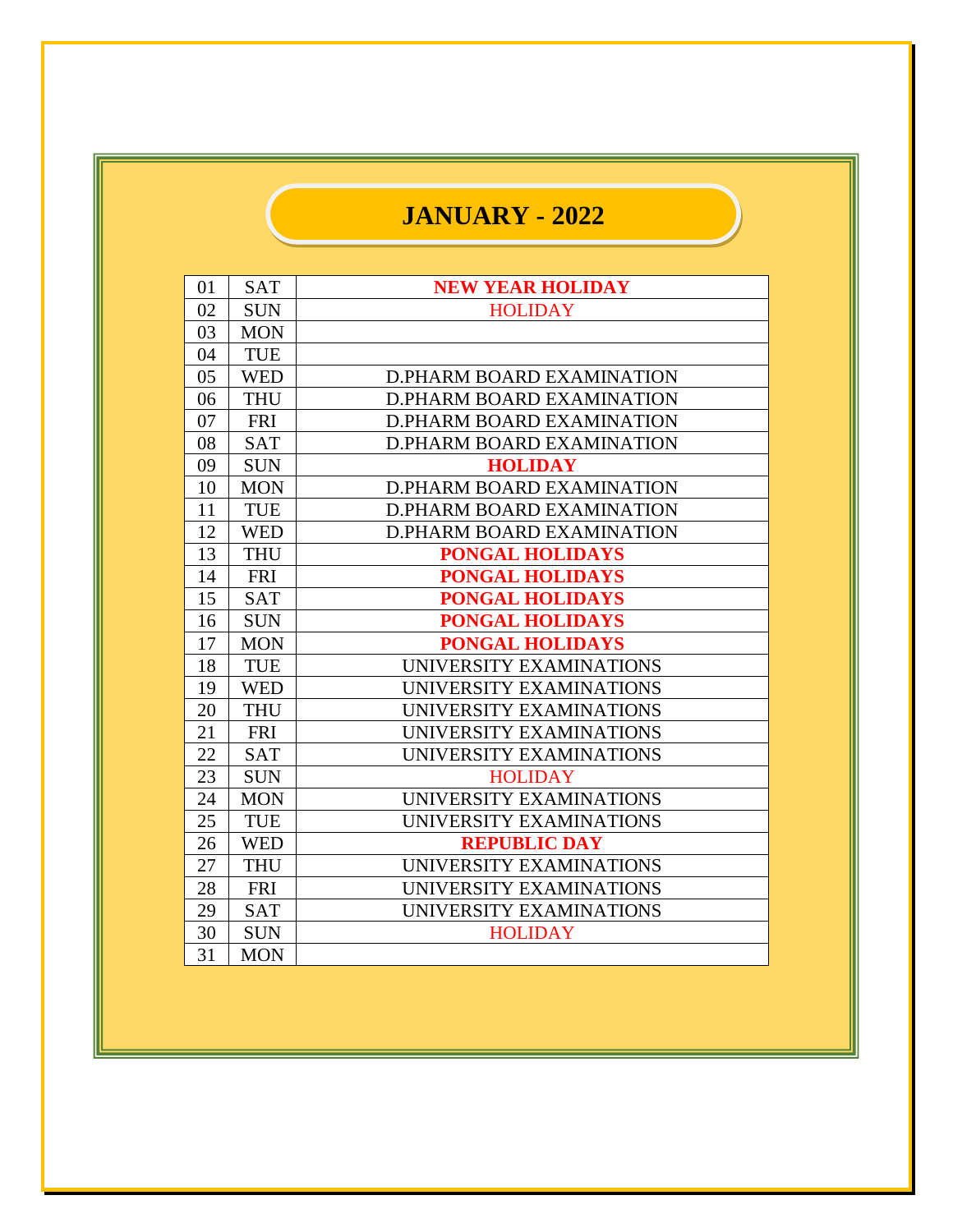#### **FEBRUARY - 2022**

| 01 | <b>TUE</b> | UNIVERSITY EXAMINATIONS |
|----|------------|-------------------------|
| 02 | <b>WED</b> | UNIVERSITY EXAMINATIONS |
| 03 | <b>THU</b> | UNIVERSITY EXAMINATIONS |
| 04 | <b>FRI</b> | UNIVERSITY EXAMINATIONS |
| 05 | <b>SAT</b> | <b>HOLIDAY</b>          |
| 06 | <b>SUN</b> | <b>HOLIDAY</b>          |
| 07 | <b>MON</b> | UNIVERSITY EXAMINATIONS |
| 08 | <b>TUE</b> | UNIVERSITY EXAMINATIONS |
| 09 | <b>WED</b> | UNIVERSITY EXAMINATIONS |
| 10 | <b>THU</b> | UNIVERSITY EXAMINATIONS |
| 11 | <b>FRI</b> | UNIVERSITY EXAMINATIONS |
| 12 | <b>SAT</b> | UNIVERSITY EXAMINATIONS |
| 13 | <b>SUN</b> | <b>HOLIDAY</b>          |
| 14 | <b>MON</b> |                         |
| 15 | <b>TUE</b> |                         |
| 16 | <b>WED</b> |                         |
| 17 | <b>THU</b> |                         |
| 18 | <b>FRI</b> |                         |
| 19 | <b>SAT</b> | <b>HOLIDAY</b>          |
| 20 | <b>SUN</b> | <b>HOLIDAY</b>          |
| 21 | <b>MON</b> |                         |
| 22 | <b>TUE</b> |                         |
| 23 | <b>WED</b> |                         |
| 24 | <b>THU</b> |                         |
| 25 | <b>FRI</b> |                         |
| 26 | <b>SAT</b> |                         |
| 27 | <b>SUN</b> | <b>HOLIDAY</b>          |
| 28 | <b>MON</b> |                         |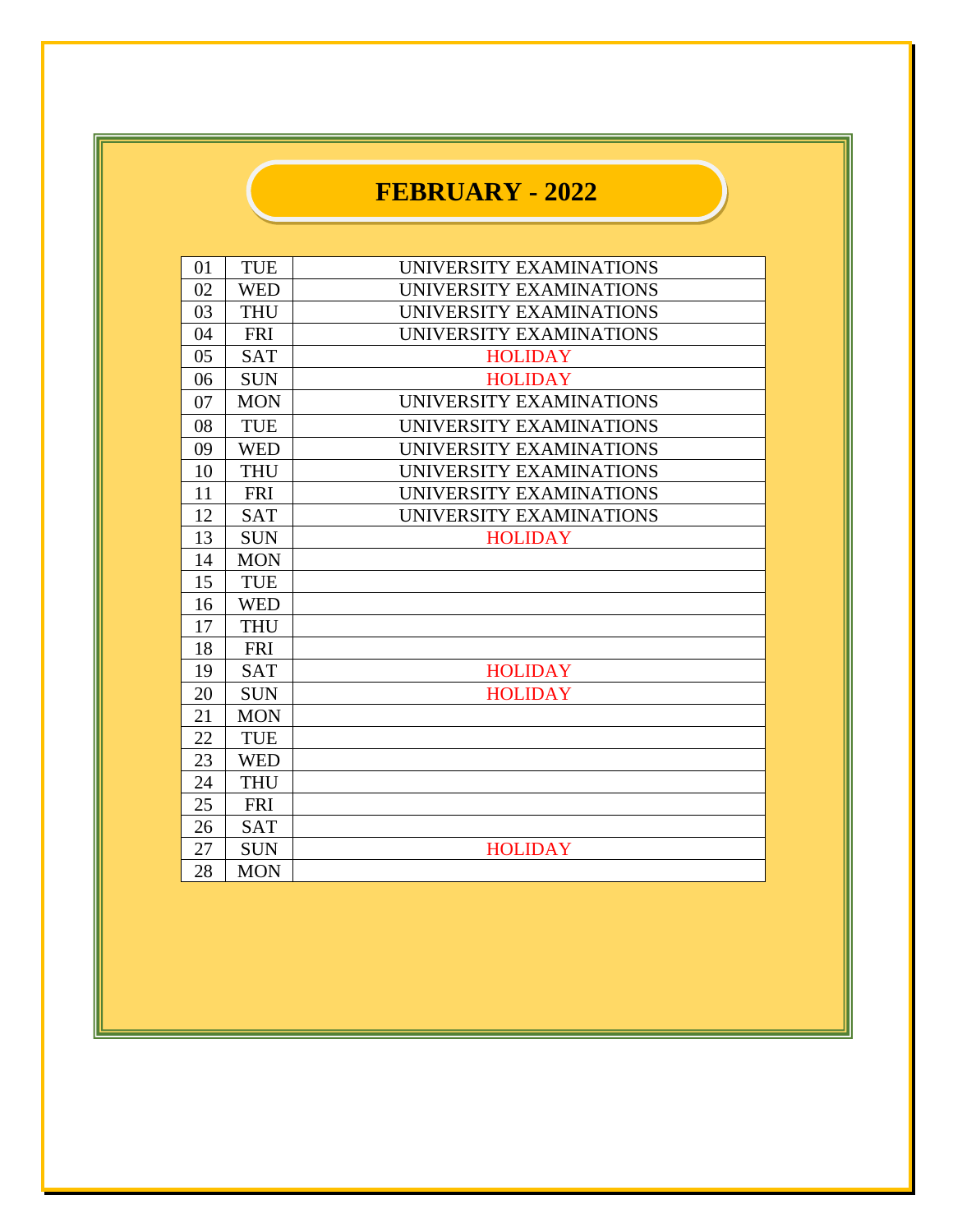#### **MARCH - 2022**

| 01 | <b>TUE</b> |                                    |
|----|------------|------------------------------------|
| 02 | <b>WED</b> |                                    |
| 03 | <b>THU</b> |                                    |
| 04 | <b>FRI</b> |                                    |
| 05 | <b>SAT</b> | <b>HOLIDAY</b>                     |
| 06 | <b>SUN</b> | <b>HOLIDAY</b>                     |
| 07 | <b>MON</b> | <b>I - INTERNAL ASSESMENT EXAM</b> |
| 08 | <b>TUE</b> | <b>I - INTERNAL ASSESMENT EXAM</b> |
| 09 | <b>WED</b> | <b>I-INTERNAL ASSESMENT EXAM</b>   |
| 10 | <b>THU</b> | <b>I-INTERNAL ASSESMENT EXAM</b>   |
| 11 | <b>FRI</b> | <b>I - INTERNAL ASSESMENT EXAM</b> |
| 12 | <b>SAT</b> | <b>I - INTERNAL ASSESMENT EXAM</b> |
| 13 | <b>SUN</b> | <b>HOLIDAY</b>                     |
| 14 | <b>MON</b> | <b>I - INTERNAL ASSESMENT EXAM</b> |
| 15 | <b>TUE</b> | <b>I-INTERNAL ASSESMENT EXAM</b>   |
| 16 | <b>WED</b> | <b>I-INTERNAL ASSESMENT EXAM</b>   |
| 17 | <b>THU</b> | <b>I - INTERNAL ASSESMENT EXAM</b> |
| 18 | <b>FRI</b> | <b>I - INTERNAL ASSESMENT EXAM</b> |
| 19 | <b>SAT</b> | <b>HOLIDAY</b>                     |
| 20 | <b>SUN</b> | <b>HOLIDAY</b>                     |
| 21 | <b>MON</b> | <b>I - INTERNAL ASSESMENT EXAM</b> |
| 22 | <b>TUE</b> | <b>I - INTERNAL ASSESMENT EXAM</b> |
| 23 | <b>WED</b> | <b>I - INTERNAL ASSESMENT EXAM</b> |
| 24 | <b>THU</b> | <b>I-INTERNAL ASSESMENT EXAM</b>   |
| 25 | <b>FRI</b> | <b>I - INTERNAL ASSESMENT EXAM</b> |
| 26 | <b>SAT</b> | <b>I - INTERNAL ASSESMENT EXAM</b> |
| 27 | <b>SUN</b> | <b>HOLIDAY</b>                     |
| 28 | <b>MON</b> | <b>I - INTERNAL ASSESMENT EXAM</b> |
| 29 | <b>TUE</b> | <b>I-INTERNAL ASSESMENT EXAM</b>   |
| 30 | <b>WED</b> | <b>I - INTERNAL ASSESMENT EXAM</b> |
| 31 | <b>THU</b> | <b>I-INTERNAL ASSESMENT EXAM</b>   |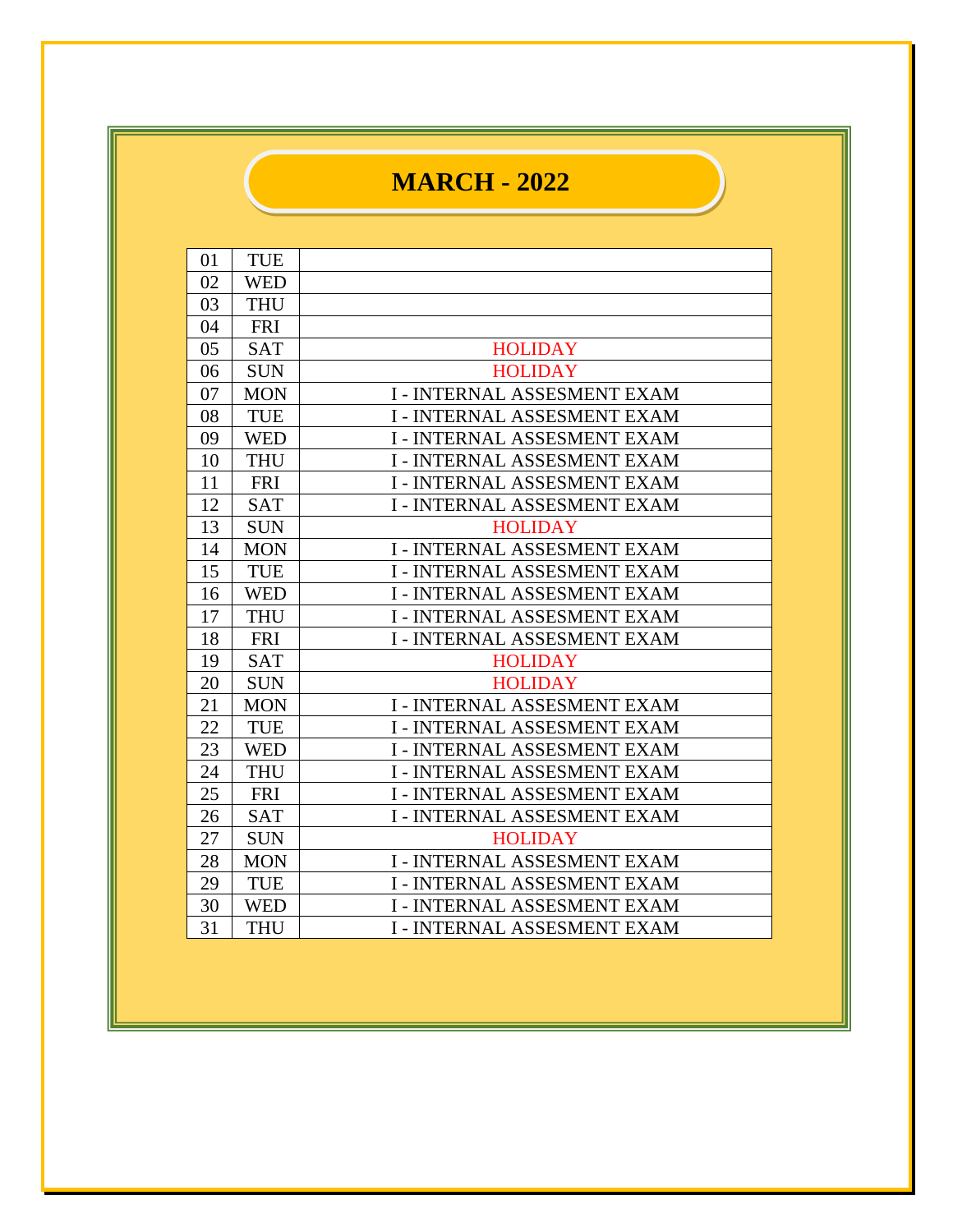## **APRIL - 2022**

| 01 | <b>FRI</b> |                                   |
|----|------------|-----------------------------------|
| 02 | <b>SAT</b> | <b>HOLIDAY</b>                    |
| 03 | <b>SUN</b> | <b>HOLIDAY</b>                    |
| 04 | <b>MON</b> | <b>THELUGU NEW YEAR</b>           |
| 05 | <b>TUE</b> | D.PHARM SUPPLEMENTARY EXAMINATION |
| 06 | <b>WED</b> | D.PHARM SUPPLEMENTARY EXAMINATION |
| 07 | <b>THU</b> | D.PHARM SUPPLEMENTARY EXAMINATION |
| 08 | <b>FRI</b> | D.PHARM SUPPLEMENTARY EXAMINATION |
| 09 | <b>SAT</b> | D.PHARM SUPPLEMENTARY EXAMINATION |
| 10 | <b>SUN</b> | <b>HOLIDAY</b>                    |
| 11 | <b>MON</b> | D.PHARM SUPPLEMENTARY EXAMINATION |
| 12 | <b>TUE</b> | D.PHARM SUPPLEMENTARY EXAMINATION |
| 13 | <b>WED</b> | D.PHARM SUPPLEMENTARY EXAMINATION |
| 14 | <b>THU</b> | D.PHARM SUPPLEMENTARY EXAMINATION |
| 15 | <b>FRI</b> | D.PHARM SUPPLEMENTARY EXAMINATION |
| 16 | <b>SAT</b> | <b>HOLIDAY</b>                    |
| 17 | <b>SUN</b> | <b>HOLIDAY</b>                    |
| 18 | <b>MON</b> |                                   |
| 19 | <b>TUE</b> |                                   |
| 20 | <b>WED</b> |                                   |
| 21 | <b>THU</b> |                                   |
| 22 | <b>FRI</b> |                                   |
| 23 | <b>SAT</b> |                                   |
| 24 | <b>SUN</b> | <b>HOLIDAY</b>                    |
| 25 | <b>MON</b> |                                   |
| 26 | <b>TUE</b> |                                   |
| 27 | <b>WED</b> |                                   |
| 28 | <b>THU</b> |                                   |
| 29 | <b>FRI</b> |                                   |
| 30 | <b>SAT</b> |                                   |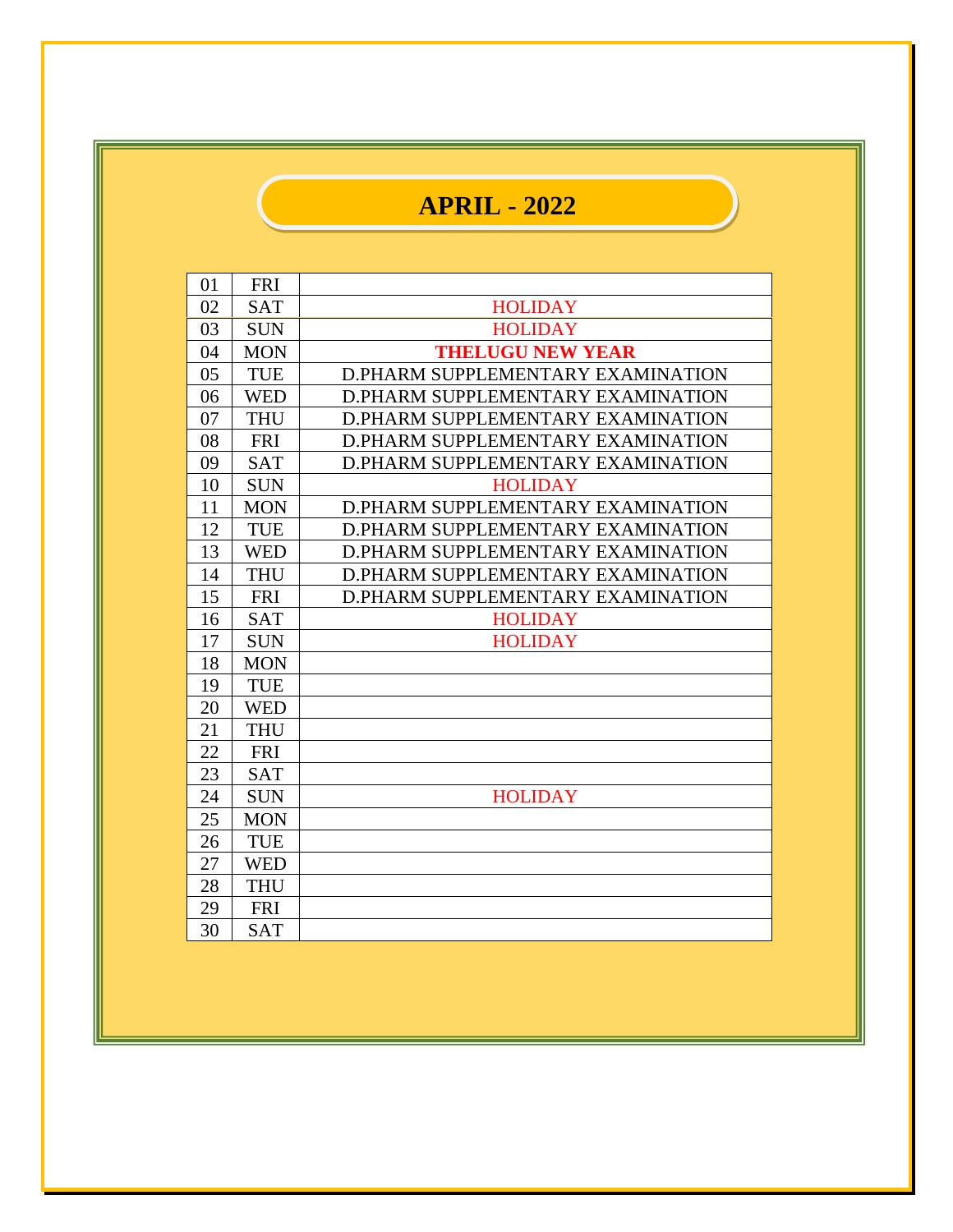## **MAY – 2022**

| 01 | <b>SUN</b> | <b>MAY DAY</b>                              |
|----|------------|---------------------------------------------|
| 02 | <b>MON</b> | <b>INDUSTRIAL INTERNSHIP FOR IV B.PHARM</b> |
| 03 | <b>TUE</b> | <b>RAMZAN</b>                               |
| 04 | <b>WED</b> |                                             |
| 05 | <b>THU</b> |                                             |
| 06 | <b>FRI</b> |                                             |
| 07 | <b>SAT</b> | <b>HOLIDAY</b>                              |
| 08 | <b>SUN</b> | <b>HOLIDAY</b>                              |
| 09 | <b>MON</b> |                                             |
| 10 | <b>TUE</b> |                                             |
| 11 | <b>WED</b> |                                             |
| 12 | <b>THU</b> |                                             |
| 13 | <b>FRI</b> |                                             |
| 14 | <b>SAT</b> |                                             |
| 15 | <b>SUN</b> | <b>HOLIDAY</b>                              |
| 16 | <b>MON</b> | <b>SUMMER VACATION</b>                      |
| 17 | <b>TUE</b> | <b>SUMMER VACATION</b>                      |
| 18 | <b>WED</b> | <b>SUMMER VACATION</b>                      |
| 19 | <b>THU</b> | <b>SUMMER VACATION</b>                      |
| 20 | <b>FRI</b> | <b>SUMMER VACATION</b>                      |
| 21 | <b>SAT</b> | <b>HOLIDAY</b>                              |
| 22 | <b>SUN</b> | <b>HOLIDAY</b>                              |
| 23 | <b>MON</b> | <b>SUMMER VACATION</b>                      |
| 24 | <b>TUE</b> | <b>SUMMER VACATION</b>                      |
| 25 | <b>WED</b> | <b>SUMMER VACATION</b>                      |
| 26 | <b>THU</b> | <b>SUMMER VACATION</b>                      |
| 27 | <b>FRI</b> | <b>SUMMER VACATION</b>                      |
| 28 | <b>SAT</b> | <b>SUMMER VACATION</b>                      |
| 29 | <b>SUN</b> | <b>HOLIDAY</b>                              |
| 30 | <b>MON</b> | <b>SUMMER VACATION</b>                      |
| 31 | <b>TUE</b> | <b>SUMMER VACATION</b>                      |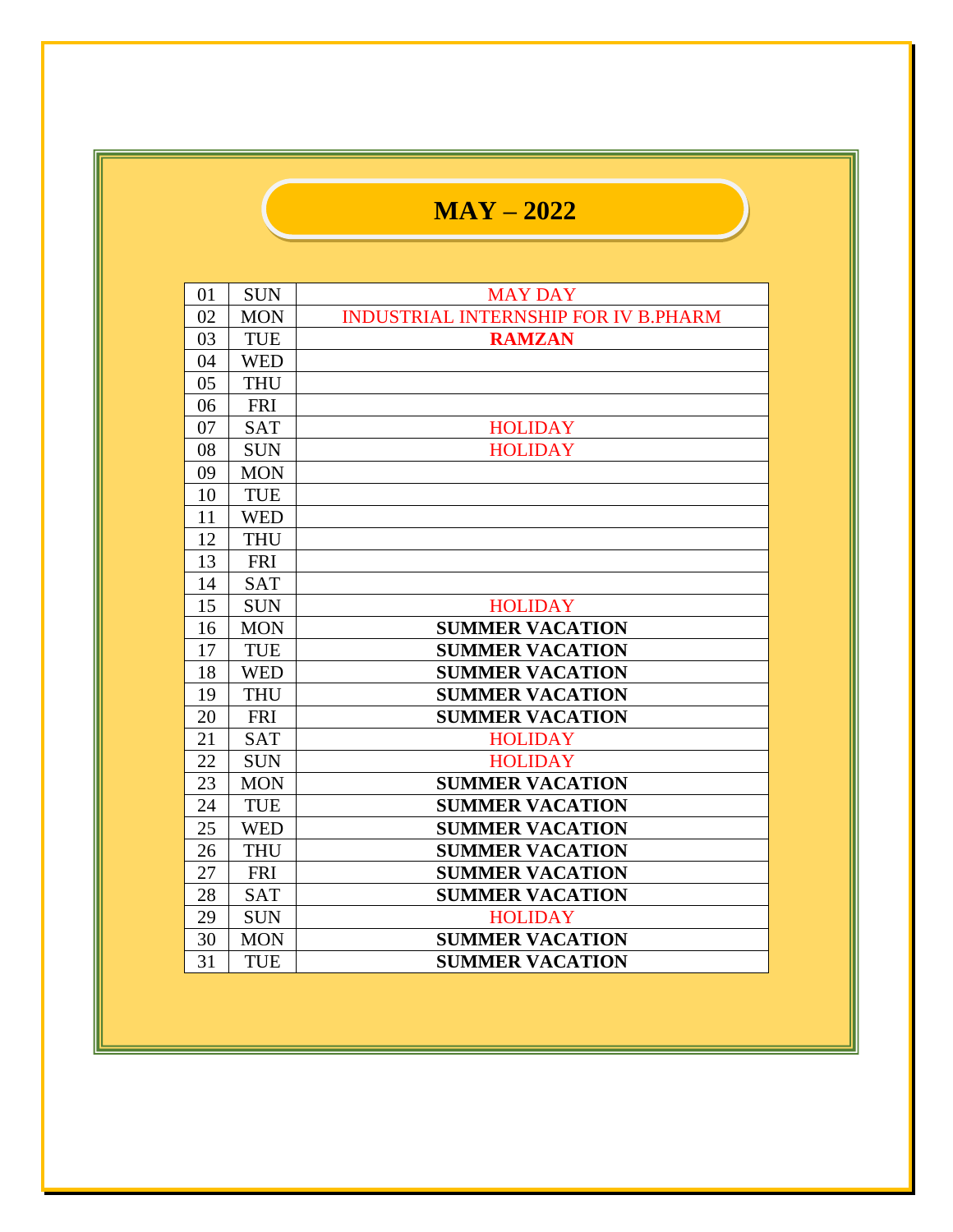## **JUNE - 2022**

| 01 | <b>WED</b> |                                     |
|----|------------|-------------------------------------|
| 02 | <b>THU</b> |                                     |
| 03 | <b>FRI</b> |                                     |
| 04 | <b>SAT</b> | <b>HOLIDAY</b>                      |
| 05 | <b>SUN</b> | <b>HOLIDAY</b>                      |
| 06 | <b>MON</b> | <b>II - INTERNAL ASSESMENT EXAM</b> |
| 07 | <b>TUE</b> | <b>II - INTERNAL ASSESMENT EXAM</b> |
| 08 | <b>WED</b> | <b>II - INTERNAL ASSESMENT EXAM</b> |
| 09 | <b>THU</b> | <b>II - INTERNAL ASSESMENT EXAM</b> |
| 10 | <b>FRI</b> | <b>II - INTERNAL ASSESMENT EXAM</b> |
| 11 | <b>SAT</b> | <b>II - INTERNAL ASSESMENT EXAM</b> |
| 12 | <b>SUN</b> | <b>HOLIDAY</b>                      |
| 13 | <b>MON</b> | <b>II - INTERNAL ASSESMENT EXAM</b> |
| 14 | <b>TUE</b> | <b>II - INTERNAL ASSESMENT EXAM</b> |
| 15 | <b>WED</b> | <b>II - INTERNAL ASSESMENT EXAM</b> |
| 16 | <b>THU</b> | <b>II - INTERNAL ASSESMENT EXAM</b> |
| 17 | <b>FRI</b> | <b>II - INTERNAL ASSESMENT EXAM</b> |
| 18 | <b>SAT</b> | <b>HOLIDAY</b>                      |
| 19 | <b>SUN</b> | <b>HOLIDAY</b>                      |
| 20 | <b>MON</b> | <b>II - INTERNAL ASSESMENT EXAM</b> |
| 21 | <b>TUE</b> | <b>II - INTERNAL ASSESMENT EXAM</b> |
| 22 | <b>WED</b> | <b>II - INTERNAL ASSESMENT EXAM</b> |
| 23 | <b>THU</b> | <b>II - INTERNAL ASSESMENT EXAM</b> |
| 24 | <b>FRI</b> | <b>II - INTERNAL ASSESMENT EXAM</b> |
| 25 | <b>SAT</b> | <b>II - INTERNAL ASSESMENT EXAM</b> |
| 26 | <b>SUN</b> | <b>HOLIDAY</b>                      |
| 27 | <b>MON</b> |                                     |
| 28 | <b>TUE</b> |                                     |
| 29 | <b>WED</b> |                                     |
| 30 | <b>THU</b> |                                     |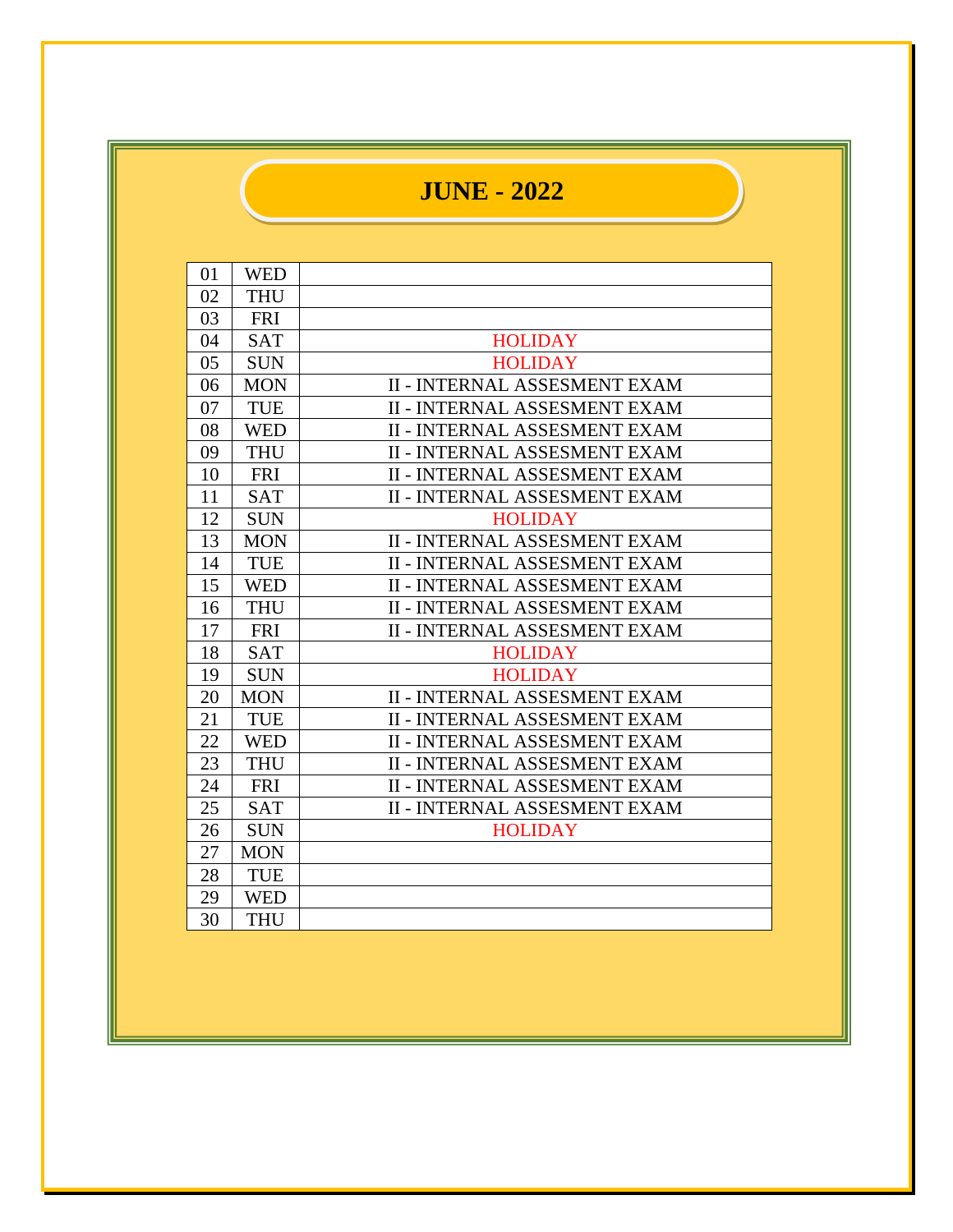## **JULY - 2022**

| 01     | <b>FRI</b> |                |
|--------|------------|----------------|
| 02     | <b>SAT</b> | <b>HOLIDAY</b> |
| 03     | <b>SUN</b> | <b>HOLIDAY</b> |
| 04     | <b>MON</b> |                |
| 05     | <b>TUE</b> |                |
| 06     | <b>WED</b> |                |
| 07     | <b>THU</b> |                |
| 08     | <b>FRI</b> |                |
| 09     | <b>SAT</b> |                |
| 10     | <b>SUN</b> | <b>HOLIDAY</b> |
| 11     | <b>MON</b> | <b>BAKRID</b>  |
| 12     | TUE        |                |
| 13     | <b>WED</b> |                |
| 14     | <b>THU</b> |                |
| 15     | <b>FRI</b> |                |
| 16     | <b>SAT</b> | <b>HOLIDAY</b> |
| 17     | <b>SUN</b> | <b>HOLIDAY</b> |
| 18     | <b>MON</b> |                |
| 19     | TUE        |                |
| 20     | <b>WED</b> |                |
| 21     | <b>THU</b> |                |
| 22     | <b>FRI</b> |                |
| 23     | <b>SAT</b> |                |
| 24     | <b>SUN</b> | <b>HOLIDAY</b> |
| 25     | <b>MON</b> |                |
| 26     | <b>TUE</b> |                |
| 27     | <b>WED</b> |                |
| $28\,$ | <b>THU</b> |                |
| 29     | <b>FRI</b> |                |
| 30     | <b>SAT</b> |                |
| 31     | <b>SUN</b> | <b>HOLIDAY</b> |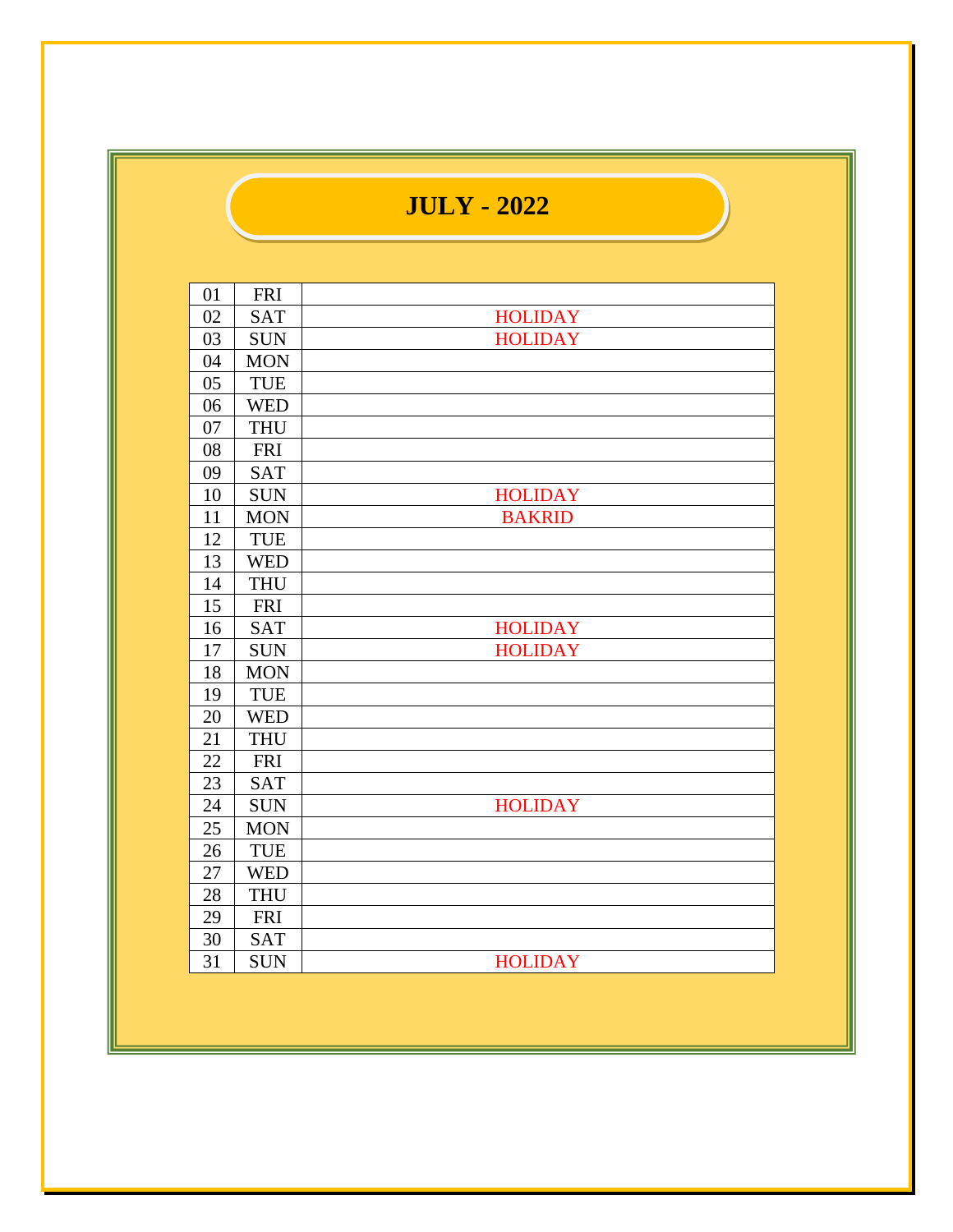#### **AUGUST-2022**

| 01 | <b>MON</b> |                            |
|----|------------|----------------------------|
| 02 | <b>TUE</b> |                            |
| 03 | <b>WED</b> |                            |
| 04 | <b>THU</b> |                            |
| 05 | <b>FRI</b> |                            |
| 06 | <b>SAT</b> | <b>HOLIDAY</b>             |
| 07 | <b>SUN</b> | <b>HOLIDAY</b>             |
| 08 | <b>MON</b> |                            |
| 09 | <b>TUE</b> | <b>MOHRAM</b>              |
| 10 | <b>WED</b> |                            |
| 11 | <b>THU</b> |                            |
| 12 | <b>FRI</b> |                            |
| 13 | <b>SAT</b> |                            |
| 14 | <b>SUN</b> | <b>HOLIDAY</b>             |
| 15 | <b>MON</b> | <b>INDEPENDENCE DAY</b>    |
| 16 | TUE        |                            |
| 17 | <b>WED</b> |                            |
| 18 | <b>THU</b> |                            |
| 19 | <b>FRI</b> | <b>KRISHNA JAYANHI</b>     |
| 20 | <b>SAT</b> | <b>HOLIDAY</b>             |
| 21 | <b>SUN</b> | <b>HOLIDAY</b>             |
| 22 | <b>MON</b> |                            |
| 23 | <b>TUE</b> |                            |
| 24 | <b>WED</b> |                            |
| 25 | <b>THU</b> |                            |
| 26 | <b>FRI</b> |                            |
| 27 | <b>SAT</b> |                            |
| 28 | <b>SUN</b> | <b>HOLIDAY</b>             |
| 29 | <b>MON</b> |                            |
| 30 | <b>TUE</b> |                            |
| 31 | <b>WED</b> | <b>VINAYAGA CHATHURTHI</b> |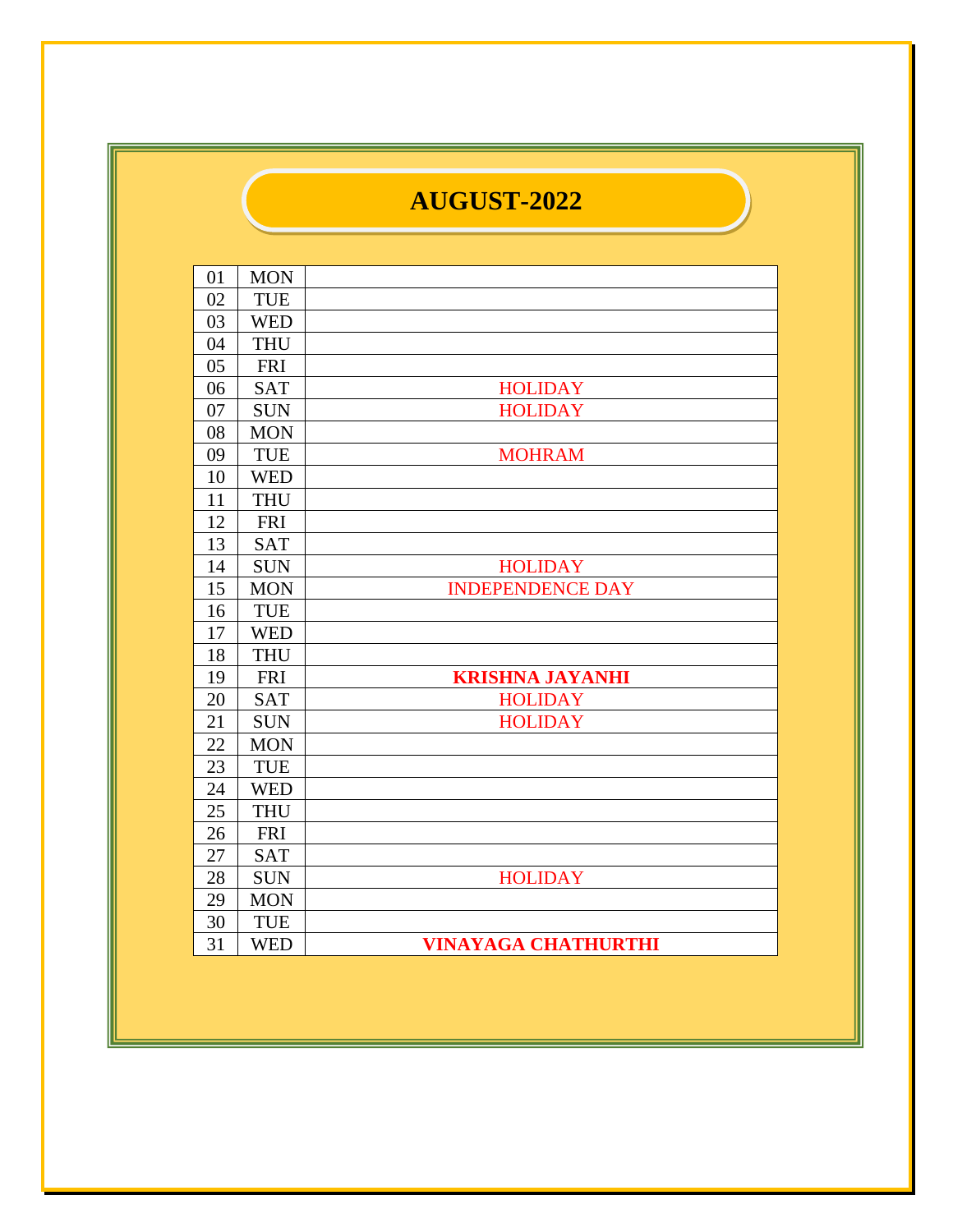#### **SEPTEMBER-2022**

| 01 | <b>THU</b> |                                      |
|----|------------|--------------------------------------|
| 02 | <b>FRI</b> |                                      |
| 03 | <b>SAT</b> | <b>HOLIDAY</b>                       |
| 04 | <b>SUN</b> | <b>HOLIDAY</b>                       |
| 05 | <b>MON</b> | <b>III - INTERNAL ASSESMENT EXAM</b> |
| 06 | <b>TUE</b> | <b>III - INTERNAL ASSESMENT EXAM</b> |
| 07 | <b>WED</b> | <b>III - INTERNAL ASSESMENT EXAM</b> |
| 08 | <b>THU</b> | <b>III - INTERNAL ASSESMENT EXAM</b> |
| 09 | <b>FRI</b> | <b>III - INTERNAL ASSESMENT EXAM</b> |
| 10 | <b>SAT</b> | <b>III - INTERNAL ASSESMENT EXAM</b> |
| 11 | <b>SUN</b> | <b>HOLIDAY</b>                       |
| 12 | <b>MON</b> | <b>III - INTERNAL ASSESMENT EXAM</b> |
| 13 | <b>TUE</b> | <b>III - INTERNAL ASSESMENT EXAM</b> |
| 14 | <b>WED</b> | <b>III - INTERNAL ASSESMENT EXAM</b> |
| 15 | <b>THU</b> | <b>III - INTERNAL ASSESMENT EXAM</b> |
| 16 | <b>FRI</b> | <b>III - INTERNAL ASSESMENT EXAM</b> |
| 17 | <b>SAT</b> | <b>HOLIDAY</b>                       |
| 18 | <b>SUN</b> | <b>HOLIDAY</b>                       |
| 19 | <b>MON</b> | UNIVERSITY DEGREE EXAMINATION        |
| 20 | <b>TUE</b> | UNIVERSITY DEGREE EXAMINATION        |
| 21 | <b>WED</b> | UNIVERSITY DEGREE EXAMINATION        |
| 22 | <b>THU</b> | UNIVERSITY DEGREE EXAMINATION        |
| 23 | <b>FRI</b> | UNIVERSITY DEGREE EXAMINATION        |
| 24 | <b>SAT</b> | UNIVERSITY DEGREE EXAMINATION        |
| 25 | <b>SUN</b> | <b>HOLIDAY</b>                       |
| 26 | <b>MON</b> | UNIVERSITY DEGREE EXAMINATION        |
| 27 | <b>TUE</b> | UNIVERSITY DEGREE EXAMINATION        |
| 28 | <b>WED</b> | UNIVERSITY DEGREE EXAMINATION        |
| 29 | <b>THU</b> | UNIVERSITY DEGREE EXAMINATION        |
| 30 | <b>FRI</b> | UNIVERSITY DEGREE EXAMINATION        |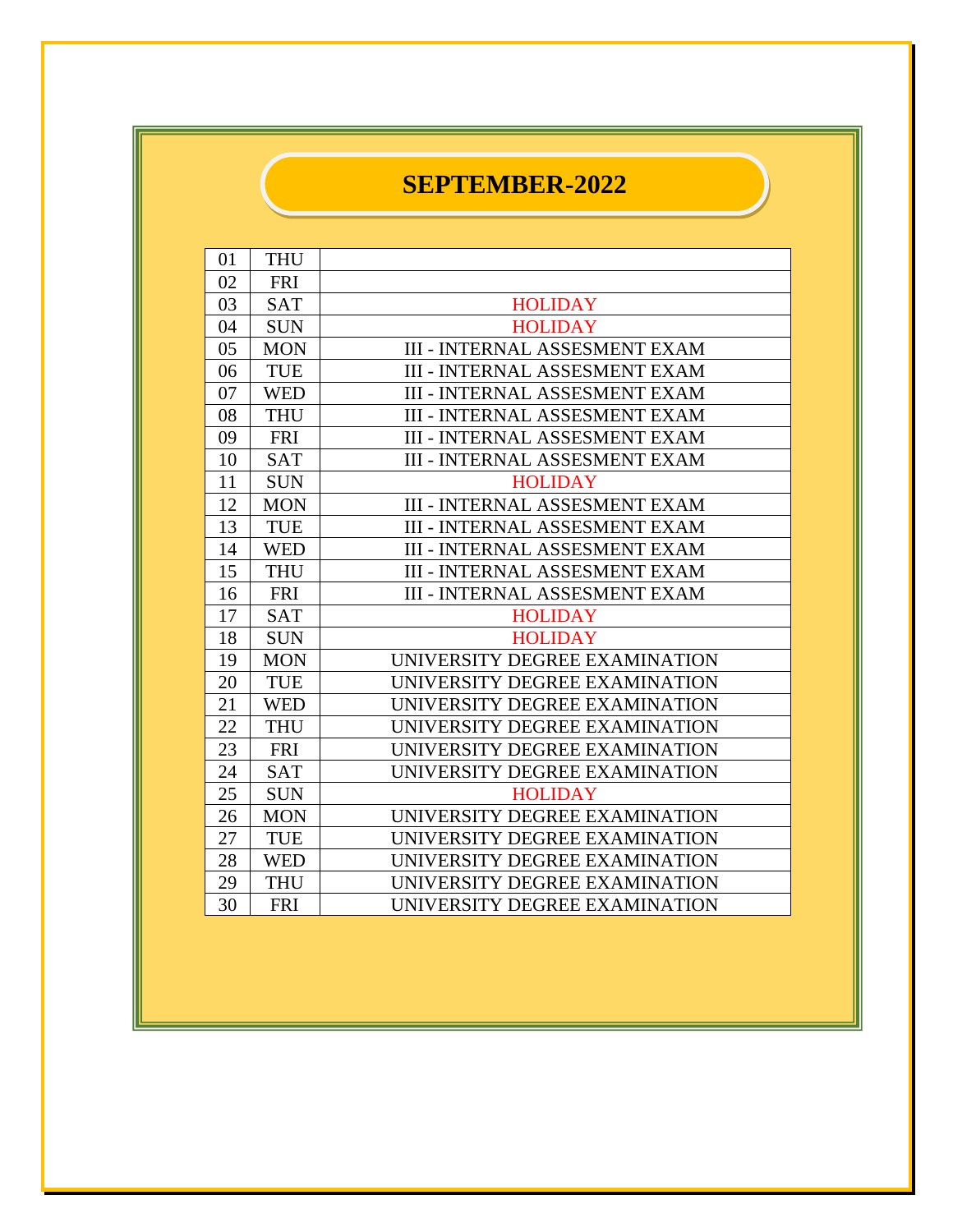#### **OCTOBER- 2022**

| 01 | <b>SAT</b> |                        |
|----|------------|------------------------|
| 02 | <b>SUN</b> | <b>GANDHI JAYANTHI</b> |
| 03 | <b>MON</b> |                        |
| 04 | <b>TUE</b> |                        |
| 05 | <b>WED</b> | <b>POOJA HOLIDAYS</b>  |
| 06 | <b>THU</b> | <b>POOJA HOLIDAYS</b>  |
| 07 | <b>FRI</b> | <b>POOJA HOLIDAYS</b>  |
| 08 | <b>SAT</b> | <b>HOLIDAY</b>         |
| 09 | <b>SUN</b> | <b>MILADINABI</b>      |
| 10 | <b>MON</b> |                        |
| 11 | <b>TUE</b> |                        |
| 12 | <b>WED</b> |                        |
| 13 | <b>THU</b> |                        |
| 14 | <b>FRI</b> |                        |
| 15 | <b>SAT</b> |                        |
| 16 | <b>SUN</b> | <b>HOLIDAY</b>         |
| 17 | <b>MON</b> |                        |
| 18 | <b>TUE</b> |                        |
| 19 | <b>WED</b> |                        |
| 20 | <b>THU</b> |                        |
| 21 | <b>FRI</b> |                        |
| 22 | <b>SAT</b> | <b>HOLIDAY</b>         |
| 23 | <b>SUN</b> | <b>HOLIDAY</b>         |
| 24 | <b>MON</b> | <b>DIWALI</b>          |
| 25 | <b>TUE</b> |                        |
| 26 | <b>WED</b> |                        |
| 27 | <b>THU</b> |                        |
| 28 | <b>FRI</b> |                        |
| 29 | <b>SAT</b> |                        |
| 30 | <b>SUN</b> | <b>HOLIDAY</b>         |
| 31 | <b>MON</b> |                        |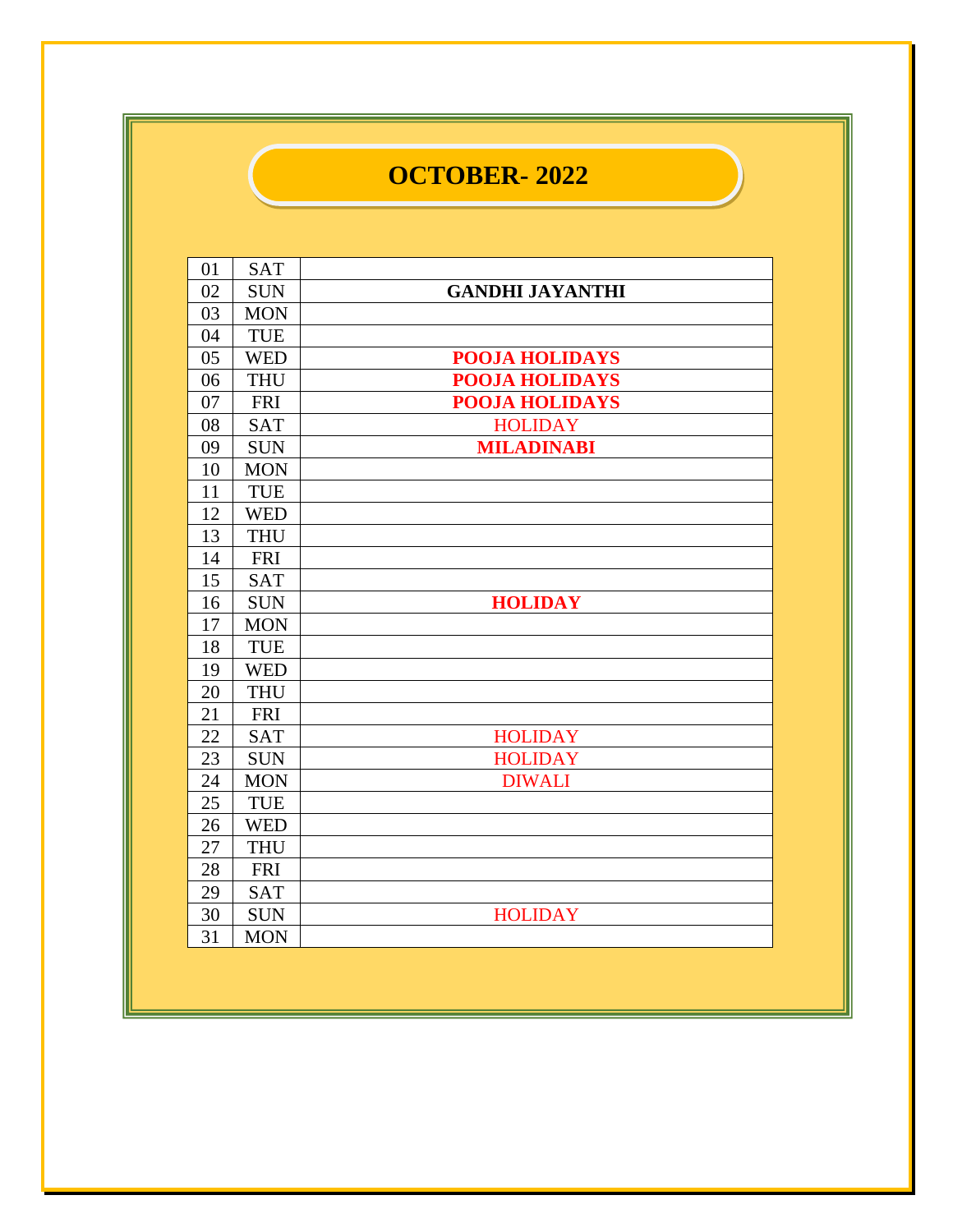### **NOVEMBER - 2022**

| 01 | <b>TUE</b> |                |
|----|------------|----------------|
| 02 | <b>WED</b> |                |
| 03 | <b>THU</b> |                |
| 04 | <b>FRI</b> |                |
| 05 | SAT        |                |
| 06 | <b>SUN</b> | <b>HOLIDAY</b> |
| 07 | <b>MON</b> | <b>HOLIDAY</b> |
| 08 | <b>TUE</b> |                |
| 09 | <b>WED</b> |                |
| 10 | <b>THU</b> |                |
| 11 | <b>FRI</b> |                |
| 12 | <b>SAT</b> |                |
| 13 | <b>SUN</b> |                |
| 14 | <b>MON</b> | <b>HOLIDAY</b> |
| 15 | <b>TUE</b> |                |
| 16 | <b>WED</b> |                |
| 17 | <b>THU</b> |                |
| 18 | <b>FRI</b> |                |
| 19 | <b>SAT</b> |                |
| 20 | <b>SUN</b> | <b>HOLIDAY</b> |
| 21 | <b>MON</b> | <b>HOLIDAY</b> |
| 22 | <b>TUE</b> |                |
| 23 | <b>WED</b> |                |
| 24 | <b>THU</b> |                |
| 25 | <b>FRI</b> |                |
| 26 | <b>SAT</b> |                |
| 27 | <b>SUN</b> |                |
| 28 | <b>MON</b> | <b>HOLIDAY</b> |
| 29 | <b>TUE</b> |                |
| 30 | <b>WED</b> |                |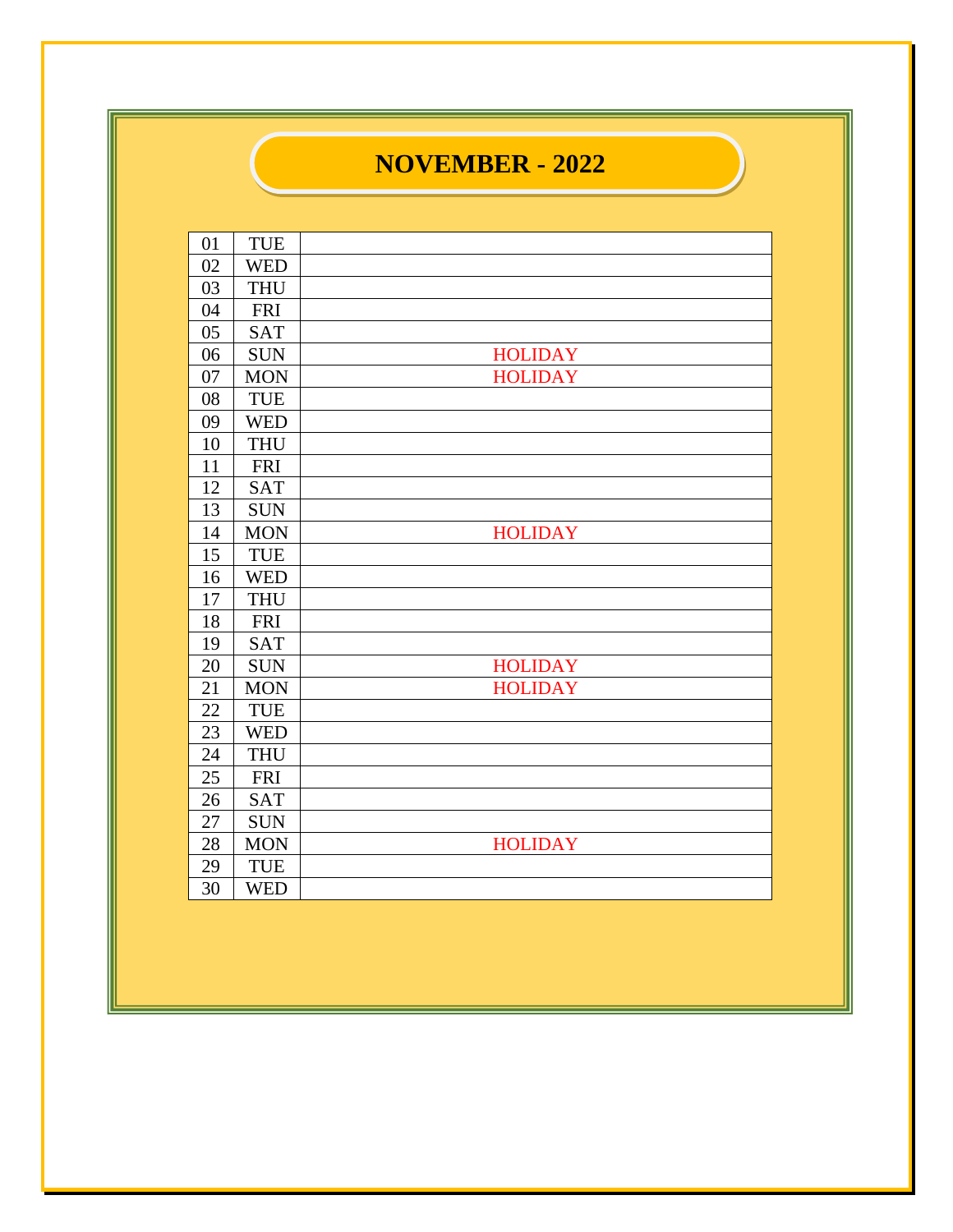## **DECEMBER - 2022**

| 01 | <b>THU</b> |                        |
|----|------------|------------------------|
| 02 | <b>FRI</b> |                        |
| 03 | <b>SAT</b> |                        |
| 04 | <b>SUN</b> | <b>HOLIDAY</b>         |
| 05 | <b>MON</b> | <b>HOLIDAY</b>         |
| 06 | TUE        |                        |
| 07 | <b>WED</b> |                        |
| 08 | <b>THU</b> |                        |
| 09 | <b>FRI</b> |                        |
| 10 | <b>SAT</b> |                        |
| 11 | <b>SUN</b> |                        |
| 12 | <b>MON</b> | <b>HOLIDAY</b>         |
| 13 | <b>TUE</b> |                        |
| 14 | <b>WED</b> |                        |
| 15 | <b>THU</b> |                        |
| 16 | <b>FRI</b> |                        |
| 17 | <b>SAT</b> |                        |
| 18 | <b>SUN</b> |                        |
| 19 | <b>MON</b> | <b>HOLIDAY</b>         |
| 20 | <b>TUE</b> | <b>WINTER VACATION</b> |
| 21 | <b>WED</b> | <b>WINTER VACATION</b> |
| 22 | <b>THU</b> | <b>WINTER VACATION</b> |
| 23 | <b>FRI</b> | <b>WINTER VACATION</b> |
| 24 | <b>SAT</b> | <b>WINTER VACATION</b> |
| 25 | <b>SUN</b> | <b>WINTER VACATION</b> |
| 26 | <b>MON</b> | <b>CHRISTMAS</b>       |
| 27 | <b>TUE</b> | <b>WINTER VACATION</b> |
| 28 | <b>WED</b> | <b>WINTER VACATION</b> |
| 29 | <b>THU</b> | <b>WINTER VACATION</b> |
| 30 | <b>FRI</b> | <b>WINTER VACATION</b> |
| 31 | <b>SAT</b> | <b>WINTER VACATION</b> |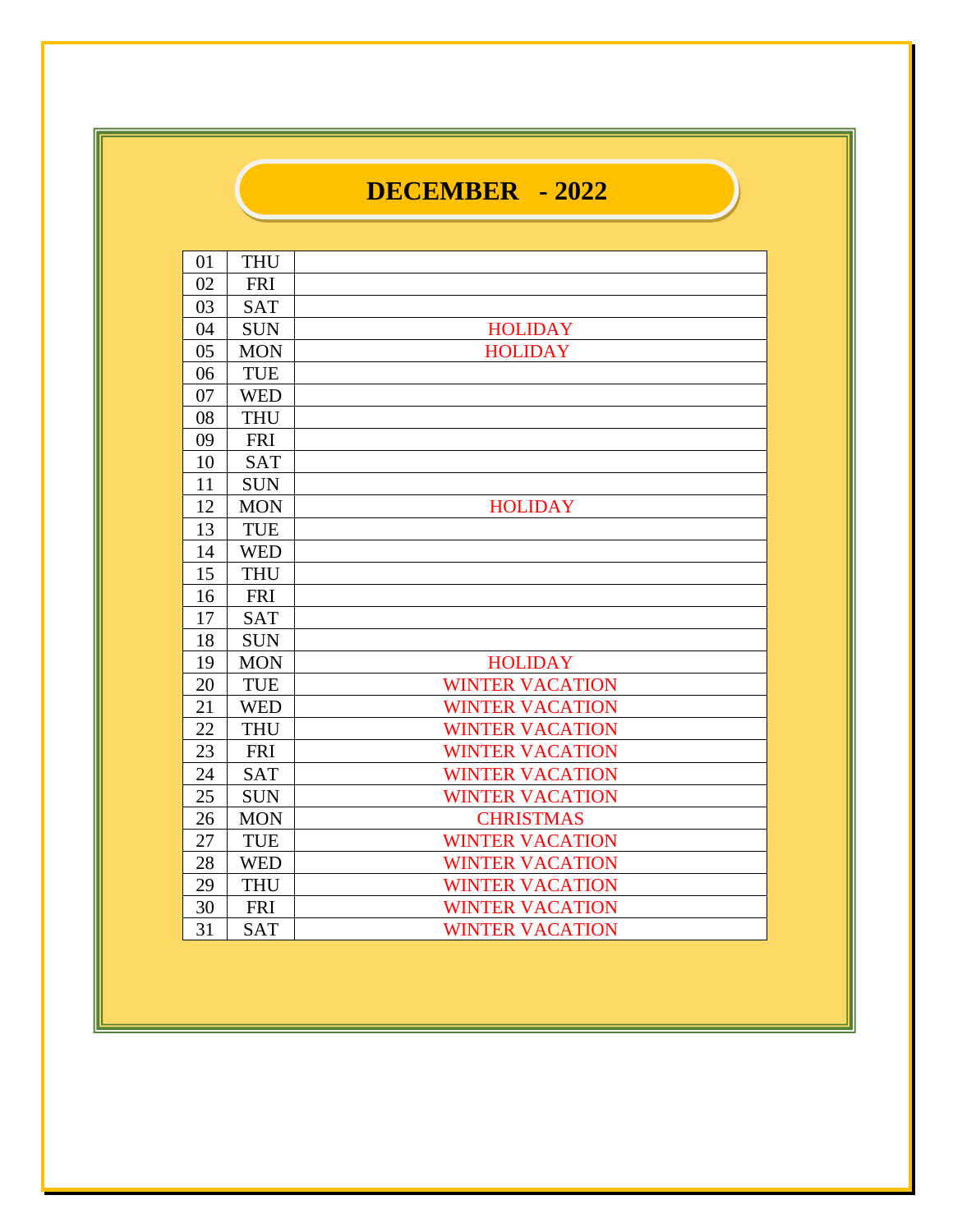| <b>NO. OF WORKING DAYS</b> |             |             |  |
|----------------------------|-------------|-------------|--|
| <b>MONTHS</b>              | <b>YEAR</b> | <b>DAYS</b> |  |
| January                    | 2022        | 21          |  |
| February                   | 2022        | 22          |  |
| March                      | 2022        | 25          |  |
| April                      | 2022        | 23          |  |
| May                        | 2022        | 10          |  |
| June                       | 2022        | 24          |  |
| July                       | 2022        | 23          |  |
| August                     | 2022        | 21          |  |
| September                  | 2022        | 24          |  |
| October                    | 2022        | 19          |  |
| November                   | 2022        | 24          |  |
| December                   | 2022        | 15          |  |
|                            |             | 251         |  |

Ī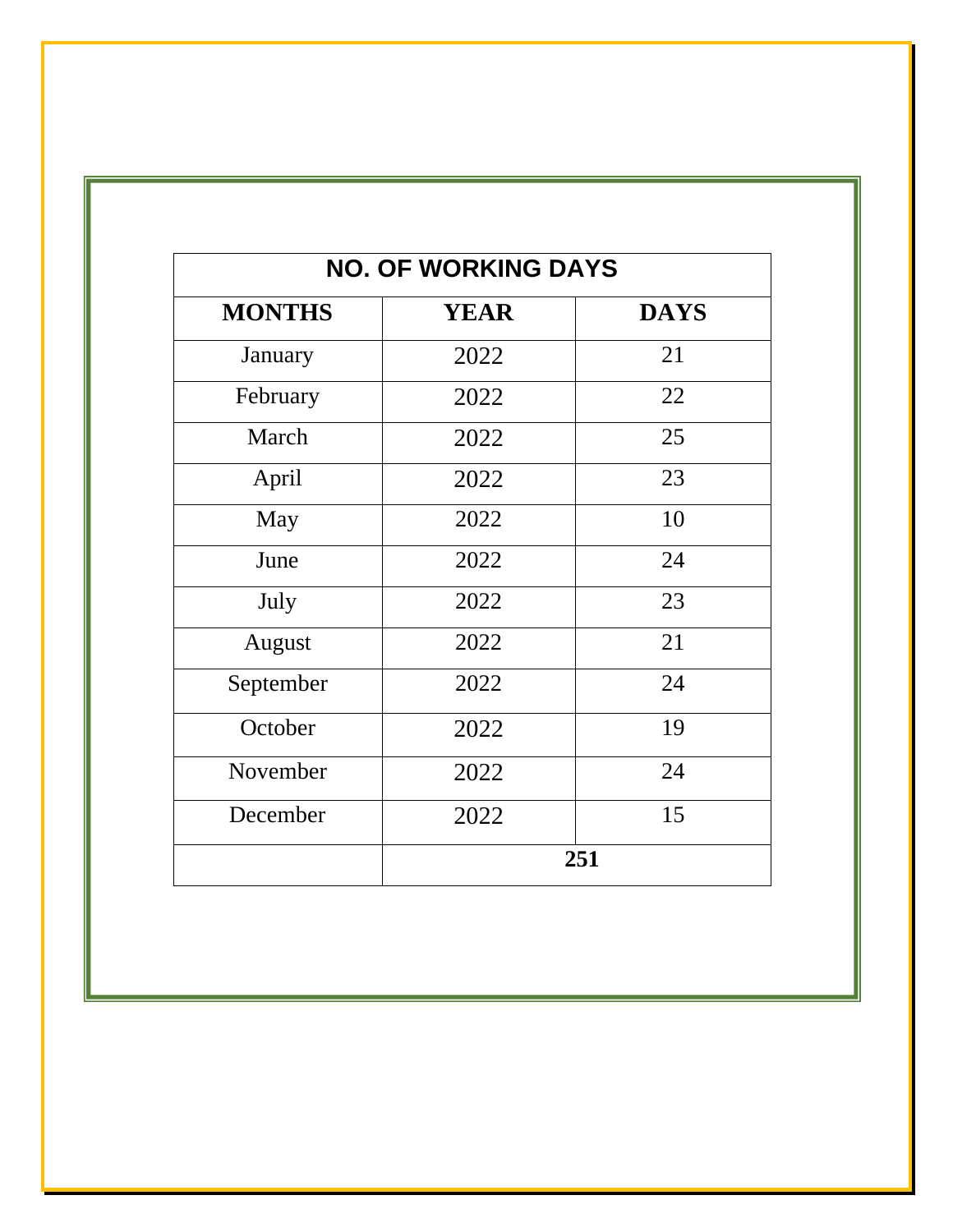#### **ELIGIBLE GOVERNMENT HOLIDAYS (21 days)**

| <b>NEW YEAR</b>                          | SAT, 1 JAN, 2022            |
|------------------------------------------|-----------------------------|
| <b>PONGAL</b>                            | FRI, 14 JAN, 2022           |
| THIRUVALLUVAR DAY                        | SAT, 15 JAN, 2022           |
| <b>UZHAVAR THIRUNAL</b>                  | SUN, 16 JAN, 2022           |
| <b>THAIPUSAM</b>                         | LIKELY TUE, 18 JAN,<br>2022 |
| <b>REPUBLIC DAY</b>                      | WED, 26 JAN, 2022           |
| <b>TELUGU NEW YEAR</b>                   | SAT, 2 APR, 2022            |
| <b>TAMIL NEW YEAR / AMBEDKAR JAYANTI</b> | THU, 14 APR, 2022           |
| <b>GOOD FRIDAY</b>                       | FRI, 15 APR, 2022           |
| <b>MAY DAY</b>                           | <b>SUN, 1 MAY, 2022</b>     |
| <b>RAMZN</b>                             | <b>TUE 3 MAY 2022</b>       |
| <b>BAKRID</b>                            | <b>SUN 10 JUL 2022</b>      |
| <b>MOHRAM</b>                            | <b>TUE 9 AUG 2022</b>       |
| <b>INDIAN INDEPENDENCE DAY</b>           | <b>MON, 15 AUG, 2022</b>    |
| <b>VINAYAKAR CHATHURTHI</b>              | WED, 31 AUG, 2022           |
| <b>GANDHI JAYANTI</b>                    | SUN, 2 OCT, 2022            |
| <b>AYUTHA POOJA</b>                      | <b>TUE, 4 OCT, 2022</b>     |
| VIJAYADHASAMI                            | WED, 5 OCT, 2022            |
| <b>MILAD-UN-NABI</b>                     | LIKELY 9 OCT 2022           |
| <b>DIWALI</b>                            | MON, 24 OCT, 2022           |
| <b>CHRISTMAS DAY</b>                     | SUN, 25 DEC, 2022           |